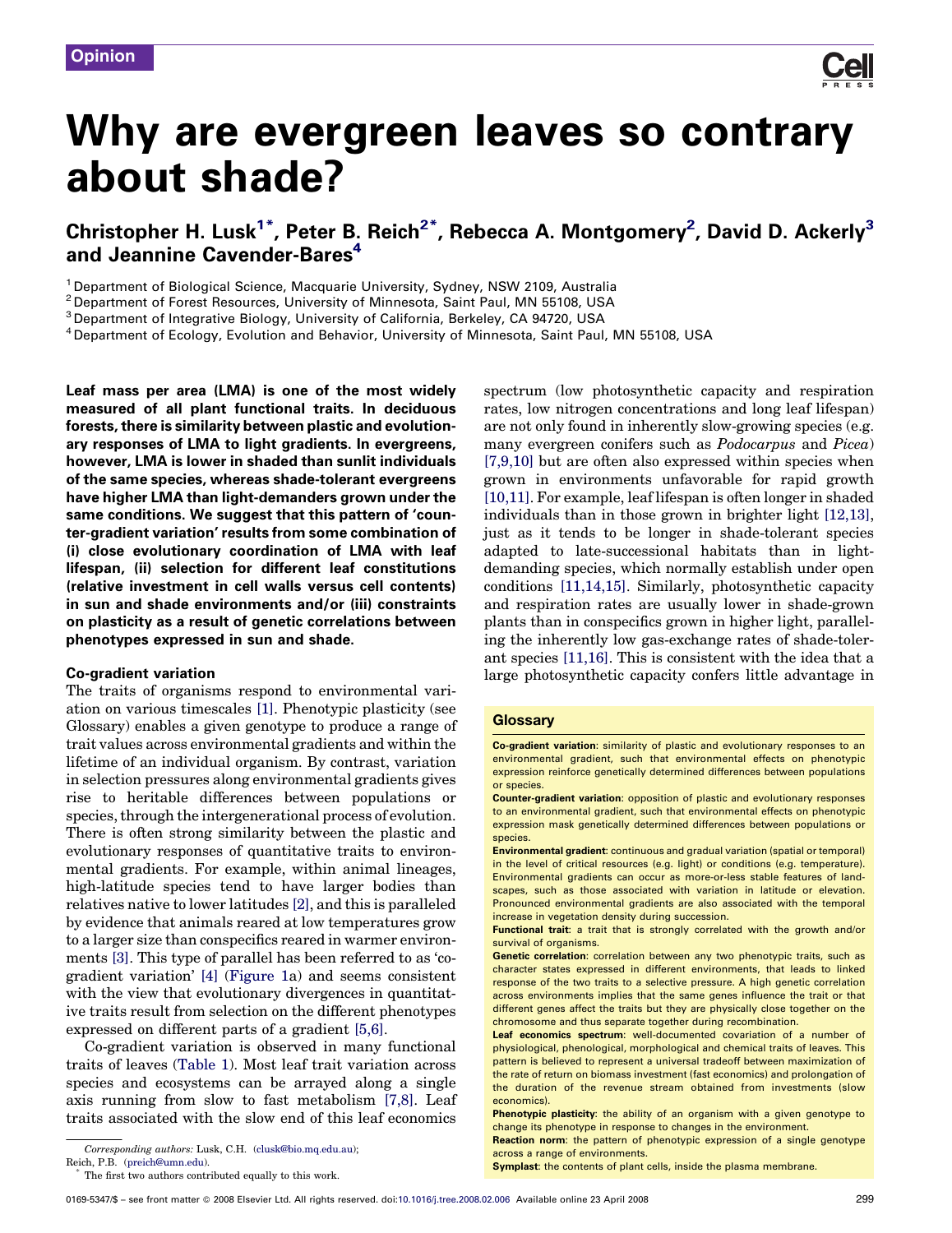<span id="page-1-0"></span>

Figure 1. Schematic representation of plastic and evolutionary responses of LMA to light gradients. (a) Co-gradient variation in deciduous forests. (b) Countergradient variation in evergreen forests. Light and dark green lines show the responses of light-demanding and shade-tolerant species to light availability. Our use of parallel lines is arbitrary; there is little agreement on the relative magnitude of plasticity in LMA of light-demanding and shade-tolerant species [\[11,20,42\]](#page-4-0), and many comparisons of plasticity are confounded with ontogenetic drift [\[43\].](#page-4-0) The broken line shows the contrast to be expected if plants are sampled randomly or haphazardly in the field, with shade-tolerant species naturally occurring in deeper shade than light-demanders. Inherent differences in LMA can be either accentuated (deciduous forests) or masked (evergreen forests) by these field comparisons.

low light, but instead brings the associated disadvantage of high respiration rates [\[17–19\].](#page-4-0) In summary, co-gradient variation appears to be the rule, rather than the exception, in leaf functional traits.

#### Counter-gradient variation

A more complex pattern is seen in the responses to light gradients of leaf mass per area (LMA; Box 1), one of the most widely measured of all plant functional traits. LMA is the amount of biomass (dry weight) per unit of leaf area. In deciduous forests, there is similarity between plastic and evolutionary responses of LMA to light gradients, when plants are compared at a common size [\[20,21\]](#page-4-0) (Table 1). By contrast, there is marked divergence between plastic and evolutionary responses of LMA to shade in evergreens [\[11,22,23\]](#page-4-0). Within species, individuals grown in shaded habitats invariably have lower LMA than those grown in higher-light habitats (Table 1). By contrast, when evergreens are compared in a common light environment, shade-tolerant taxa tend to have higher LMA than lightdemanding taxa (Table 1). This pattern is consistently seen

#### Box 1. Leaf mass per area

Leaf mass per area (LMA) is the amount of biomass per unit of leaf area, the product of the average thickness and density of a leaf blade [\[44\]](#page-4-0). The inverse of LMA (specific leaf area; SLA) is also commonly used in the literature. LMA is among the easiest of plant functional traits to measure. However, because it appears to index so much information of ecological importance, it has come to hold enormous interest for plant ecologists and ecophysiologists during the past 20 years.

LMA varies over about two orders of magnitude across species, and this variation is seen as representing a key tradeoff between performance and persistence of leaves [\[7,8\].](#page-3-0) LMA has therefore come to be regarded as a key dimension of plant ecological strategies [\[7,27\].](#page-3-0) Globally, across species it is positively correlated with leaf lifespan and negatively correlated with mass-based nitrogen content, photosynthetic capacity, transpiration rate and respiration rate [\[7,8\].](#page-3-0) Inherently large LMA is characteristic of perennials native to a range of chronically unproductive environments such as low-rainfall or infertile sites. Low LMA is typical of herbaceous plants, and of perennials native to environments that offer sustained periods of favorable growth conditions (e.g. early stages of secondary succession, or deciduous forests on fertile soils) [\[19,27\]](#page-4-0). Interspecific variation in LMA shows a strong negative correlation with seedling growth rates [\[9\]](#page-4-0), reflecting its value as an indicator of the cost of constructing leaf area [\[45\].](#page-4-0) Interspecific variation in LMA is also negatively correlated with decomposition rates of leaf litter, and so can have 'posthumous' influences on nutrient cycling and other ecosystem processes [\[46\].](#page-4-0)

Intraspecific variation in LMA has also received much attention. Notwithstanding the inherent species differences seen when plants are compared at a common size in a common environment, LMA of a given species increases markedly as seedlings grow bigger [\[20,47\].](#page-4-0) It is also subject to strong environmental influences, being affected by availabilities of light, water and other resources [\[1,48\].](#page-3-0)

in broad-leaved evergreens [\[11,20\],](#page-4-0) although there are insufficient data to assess this for evergreen conifers. We note that in addition to the marked divergence of plastic and evolutionary responses of evergreens, there is also a more modest divergence in age-specific comparisons of deciduous seedlings [\[11,20\]](#page-4-0) reflecting initial size differences between shade-tolerant and light-demanding taxa [\[20\]](#page-4-0). However, here we focus on patterns evident in sizespecific comparisons.

Divergences between plastic and evolutionary responses to environmental gradients have been termed 'counter-gradient variation' [\[4,24\].](#page-3-0) This term was originally coined in studies of plastic versus heritable trait variation in animal populations [\[4\],](#page-3-0) but has also been applied to flowering phenology in plants [\[25\]](#page-4-0). The term originally referred to comparisons across and within populations of a single species. However, the paradoxical divergence between plastic and evolutionary responses of LMA to shade in evergreen forests could also be regarded as an

|  |  |  |  |  | Table 1. Evolutionary and plastic responses of leaf functional traits to shade |  |  |  |  |  |  |
|--|--|--|--|--|--------------------------------------------------------------------------------|--|--|--|--|--|--|
|--|--|--|--|--|--------------------------------------------------------------------------------|--|--|--|--|--|--|

| Leaf trait                            | <b>Response to shade</b>     |                         |                              |                         |                  |  |  |
|---------------------------------------|------------------------------|-------------------------|------------------------------|-------------------------|------------------|--|--|
|                                       | <b>Deciduous</b>             |                         | Everareen                    |                         |                  |  |  |
|                                       | <b>Evolutionary response</b> | <b>Plastic response</b> | <b>Evolutionary response</b> | <b>Plastic response</b> |                  |  |  |
| Photosynthetic capacity per unit area | -                            |                         |                              |                         | [11, 31]         |  |  |
| Photosynthetic capacity per unit mass |                              |                         |                              |                         | [11, 31]         |  |  |
| Dark respiration per unit area        |                              |                         |                              |                         | [11, 31, 41]     |  |  |
| Leaf lifespan                         |                              |                         |                              |                         | [11, 13, 31, 36] |  |  |
| Leaf nitrogen (%)                     |                              |                         |                              | Ø                       | [31, 41]         |  |  |
| LMA                                   |                              |                         |                              |                         | [11, 20, 22]     |  |  |

Plus and minus signs indicate direction of responses to decreased light availability; Ø indicates the lack of a clear trend in either direction.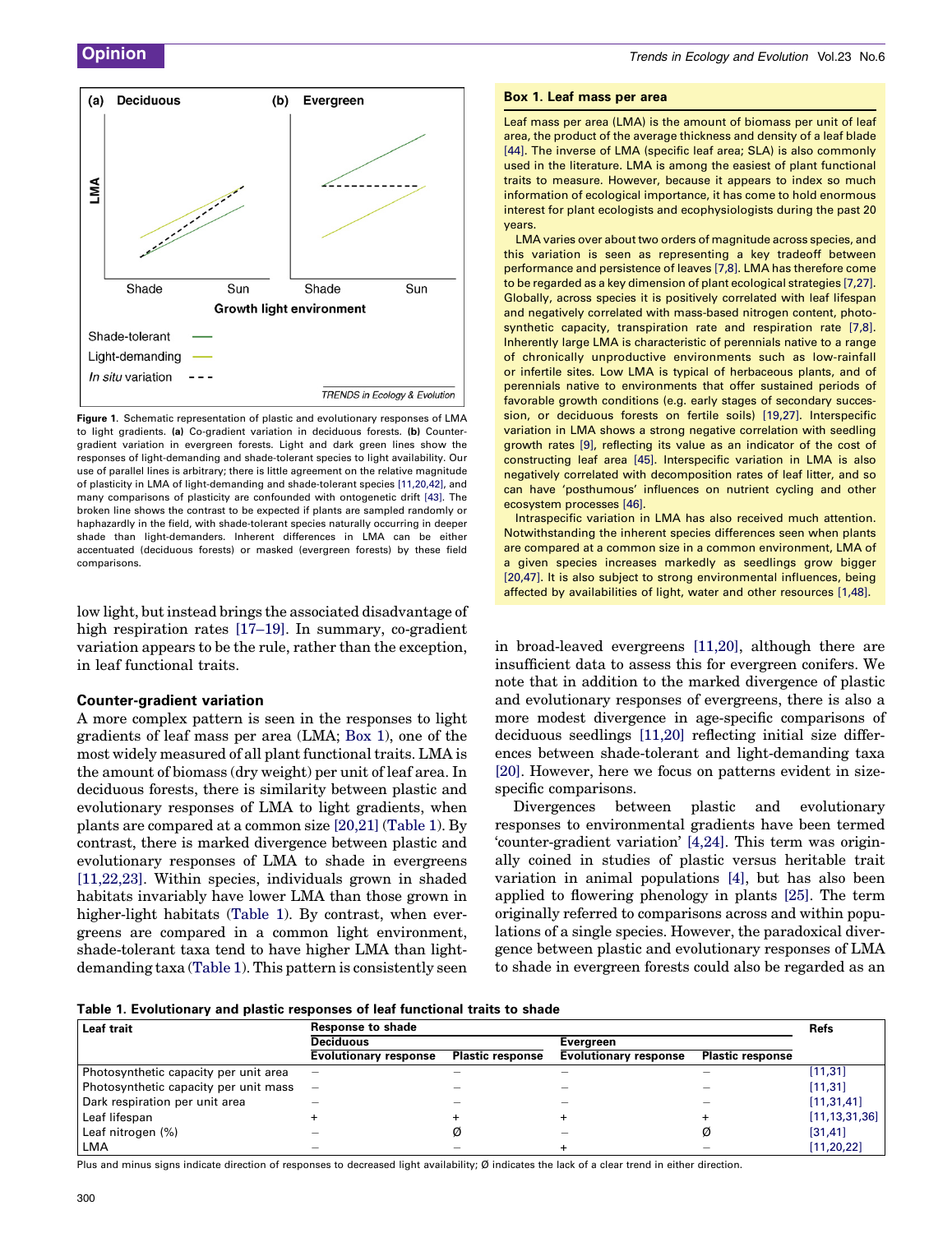example of counter-gradient variation [\(Figure 1b](#page-1-0)), contrasting with the co-gradient variation in LMA seen in deciduous forests ([Figure 1](#page-1-0)a).

Why do plastic and evolutionary responses of LMA to shade seem to go in opposite directions in evergreen forests? This issue impinges on questions about the dynamics of natural selection in strongly heterogeneous environments [\[26\]](#page-4-0). Our inquiry builds on recent progress in understanding plant ecological strategies [\[8,19,27,28\]](#page-3-0) and aims to combine this with theory of the evolution of phenotypic plasticity [\[26\]](#page-4-0). We argue that this paradoxical divergence in evergreens results from some combination of (i) close evolutionary coordination of LMA with leaf lifespan, (ii) selection for different leaf constitutions (relative investment in symplast versus structure) in sun and shade and/or (iii) constraints on plasticity because of genetic correlations between phenotypes expressed in sun and shade.

#### Leaf economics and trait interrelationships

The short-term carbon balance advantages associated with expression of low LMA in shade seem clear. Reduction of LMA in the shade ([Figure 1](#page-1-0)) brings potential short-term advantages of lower leaf construction costs per area [\[29\]](#page-4-0), and lower maintenance costs (i.e. respiration rates per area) [\[11,17\]](#page-4-0), which are associated with lower rates of photosynthetic carbon gain in low light.

Notwithstanding selection for cost reduction in the shade [\[17\],](#page-4-0) we would also expect selection for long leaf lifespan, as in other unproductive habitats [\[19,27\]](#page-4-0). In environments that limit the possibilities for rapid carbon gain, retention of hard-won resources is at a premium [\[27,30\]](#page-4-0), and accumulation of overlapping leaf cohorts is the most feasible way of developing an extensive leaf area [\[15\]](#page-4-0). Empirical data confirm that shade-tolerant evergreens invariably have longer-lived leaves than their light-demanding associates [\[11,14,31\].](#page-4-0) Achievement of long leaf lifespans requires that leaves be resistant to physical stresses and herbivores, properties that have been linked to LMA and other aspects of leaf structure [\[32\]](#page-4-0). Global data sets show that in both broad-leaved and needle-leaved species, long leaf lifespan is consistently associated with large LMA [\[7,8\]](#page-3-0); selection for long leaf lifespan in the shade should therefore favor relatively high LMA (Figure 2), the opposite of the phenotypic response characteristic of sun–shade plasticity. The empirical pattern of relatively high LMA in shade-tolerant evergreens ([Table 1\)](#page-1-0) suggests that the consequences of selection for long lifespan in the shade outweigh those of selection for cost reduction.

#### Leaf constitution

If we consider the different components of leaves that contribute to LMA, we can see that the two selection pressures outlined above (cost reduction versus prolongation of leaf lifespan) are not as strongly opposed as we might imagine. We can think of a leaf as composed of structural components (cell walls) and symplastic components (cell contents, including proteins, electrolytes and nonstructural carbohydrates) [\[28,33\].](#page-4-0) The structural components provide physical support [\[34\]](#page-4-0), as well as



Figure 2. Schematic representation of the influence of selection for long leaf lifespan in shade-tolerant species on the divergence between plastic and evolutionary responses of leaf mass per area (LMA) to shade in evergreen forests.  $I =$  shade-intolerant species;  $T =$  shade-tolerant species. The dashed lines show plastic responses within all species, expressing lower LMA in the shade. Because of evolutionary coordination of leaf lifespan with LMA, selection for long leaf lifespan in shade-tolerant species also leads to their having a larger LMA than light-demanders grown under the same conditions. The gold and purple lines show the positive interspecific (i.e. evolutionary) relationship between LMA and leaf lifespan in sun and shade environments, respectively. Evolutionary coordination of LMA with leaf lifespan thus leads to the divergence between short-term plastic and long-term evolutionary responses of LMA to shade, in evergreens.

protection from damage by herbivores and physical stresses [\[23,32\]](#page-4-0). Species differ appreciably in the proportions of structural and symplastic components in their leaves: this reflects variation in cell-wall thickness and in the relative abundances of different cell types in the leaf [\[28,33\]](#page-4-0). For example, a deep mesophyll will mean a relatively large symplastic component, because mesophyll parenchyma cells have thin walls relative to their volume. Conversely, an abundance of fibers will raise the structural fraction of a leaf, as these cells are usually dead and have thick walls.

Sun and shade environments likely select for different leaf constitutions, that is, differing investment in structural and symplastic components [\[20\].](#page-4-0) Production of leaves with a small symplastic component should be advantageous in the shade, by reducing both construction and maintenance costs [\[17\].](#page-4-0) By contrast, a relatively large structural investment (which likely has minimal maintenance costs) is probably selected for in low light. It is this component of LMA that will protect against herbivores and physical stresses, and hence enable prolongation of leaf lifespan. The observed LMA differences between shadetolerant and light-demanding species in low light ([Figure 1](#page-1-0)b) are therefore likely a result of differences in structural investment.

We are aware of few published data suitable for directly comparing leaf constitutions of shade-tolerant and lightdemanding evergreens. A recent study of eight neotropical evergreens [\[35\]](#page-4-0) did not find a significant correlation between species shade tolerance and cell-wall fraction (i.e. constitution) of leaf tissues. However, data on related traits such as leaf toughness [\[32,35\]](#page-4-0) are consistent with the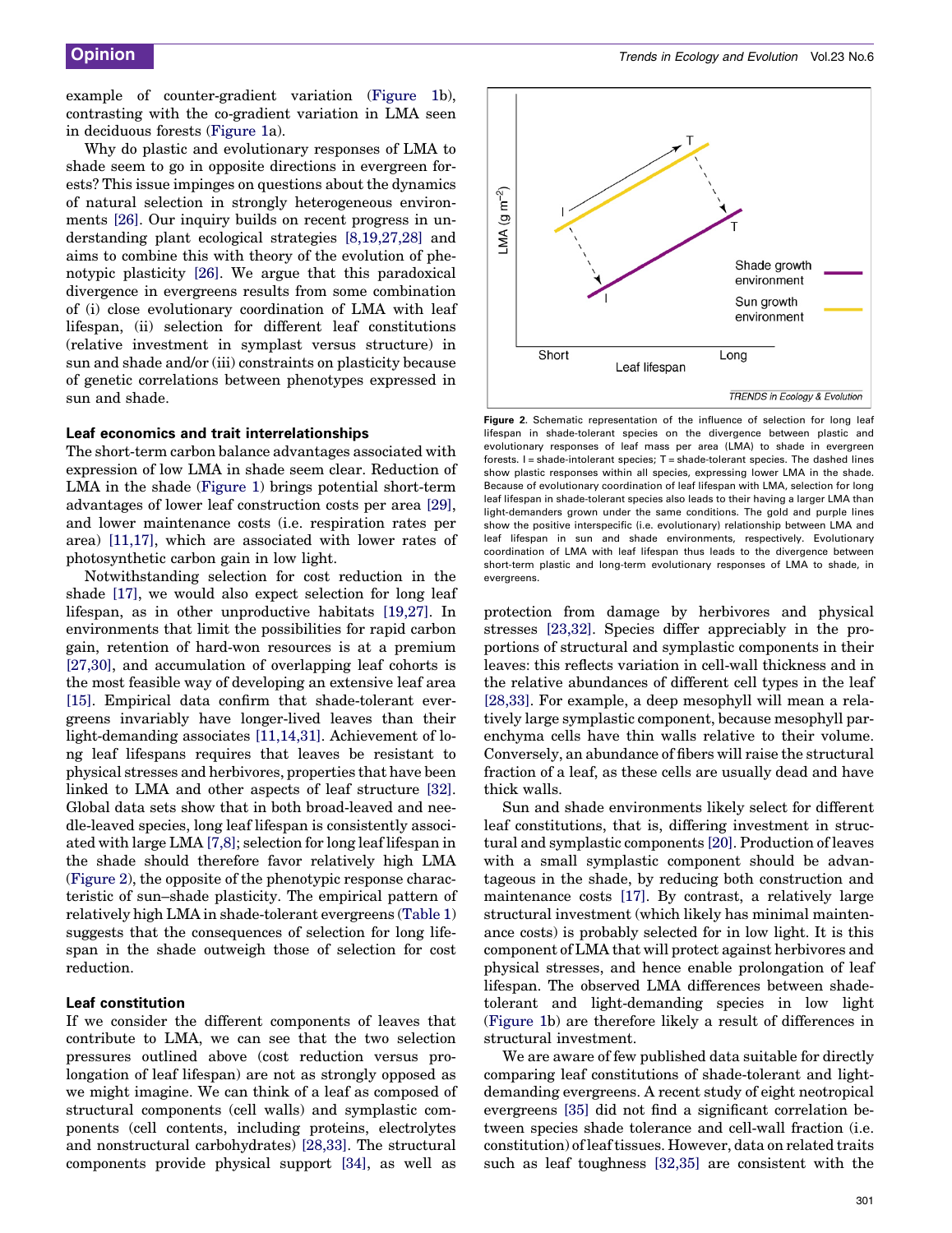<span id="page-3-0"></span>**Opinion** Community Community Community Community Community Community Community Community Community Community Community Community Community Community Community Community Community Community Community Community Community Co

proposal [\[32,35\].](#page-4-0) There is also support from a recent analysis of a global data set suggesting that short- and long-lived leaves in general differ in tissue composition [\[28\]](#page-4-0). The idea of selection for different leaf constitutions in sun and shade therefore seems promising, but in need of further research.

#### Constraints on plasticity

Constraints on plasticity of leaf constitution might help explain why shade-tolerant evergreens consistently have higher LMA than light-demanders, in all light environments [\(Figures 1,2](#page-1-0)). In theory, the optimal plastic response of a shade-tolerant species to an increase in light availability would involve development of leaves with a larger amount of symplast per area (enabling larger photosynthetic capacity), and a smaller structural fraction. Relatively little structural investment would be required to ensure survival of a sun leaf until the end of its useful life in resource-rich, well-lit environments, where progressive shading resulting from rapid growth often curtails the useful life of a leaf by quickly driving it into an unfavorable carbon balance [\[12\].](#page-4-0)

Yet sun and shade leaves of a given species seem to differ little in constitution. Data from ten European tree species (three evergreen, seven deciduous) [\[29\]](#page-4-0) showed that the average cell-wall fraction was almost identical in sun and shade leaves, despite large differences in LMA. The percentage contributed by protein was also very similar in sun and shade leaves. These data suggest that the proportional abundances of different cell types, and the thickness of cell walls, change little between sun and shade leaves of a given species. When, for example, a shadetolerant species responds to high light by developing sun leaves, the increase in structural investment per area scales roughly proportionally with the (clearly adaptive) increase in symplastic investment. This might reflect genetic correlations between phenotypes expressed in sun and shade, preventing a given species from expressing optimal phenotypes in both environments [\[26\]](#page-4-0). Species leaf constitutions, and reaction norms of LMA to light, would thus be shaped foremost by those light environments that contribute most individuals to the mating pool of a given species [\[26\]](#page-4-0), such as shaded environments in the case of shade-tolerant species. Genetic constraints on flexibility in leaf constitution might thus at least partly explain the consistent differences in LMA between shade-tolerant and light-demanding evergreens across the full range of light environments ([Figure 1b](#page-1-0)).

#### Why the co-gradient pattern in deciduous species?

Selection for low construction and maintenance costs probably explains the approximate congruence between plastic and evolutionary responses of LMA to shade in deciduous forests [\[21\]](#page-4-0) ([Figure 1a](#page-1-0)). Because of seasonal constraints on leaf lifespans in deciduous forests, we would expect much less interspecific variation in structural investment than in evergreen forests. Leaves of shade-tolerant deciduous trees do tend to live somewhat longer than those of lightdemanding associates [\[11,36\],](#page-4-0) suggesting that the former might have slightly greater investment in cell walls. However, the rather weak negative correlation of LMA with shade tolerance of deciduous species [\[20\]](#page-4-0) suggests that any differences in structural reinforcement are outweighed by the countervailing effects of thicker palisade mesophyll (larger symplastic investment) in the light-demanding taxa [\[36\]](#page-4-0).

#### Priorities for future research

We think the perspectives offered here go some way toward explaining why evolutionary and plastic responses of LMA to shade are congruent in deciduous forests but divergent in evergreens. Although there is abundant empirical evidence for one of our hypothesized drivers of this evergreen contrariness, the evolutionary coordination of LMA with leaf lifespan [7,8], we are not aware of published data suitable for directly testing our complementary hypothesis that sun and shade select for differences in leaf constitution. Nevertheless, this hypothesis seems a reasonable deduction from recent modeling work suggesting that short- and long-lived leaves in general differ in relative investment in structure versus symplast [\[28\]](#page-4-0). Data on related parameters such as leaf toughness are also consistent with the hypothesis [\[32,35\]](#page-4-0). Comparative data on interspecific variation in the contributions of cell walls versus cell contents to LMA [\[29\]](#page-4-0) in shade-tolerant and light-demanding species would help evaluate this hypothesis, but studies of phenotypic selection [\[37,38\]](#page-4-0) in sun and shade environments would provide the most direct test. Our hypothesis about constraints on plasticity rests on a very limited empirical foundation [\[29\],](#page-4-0) and on theory of the genetic control of phenotypic plasticity [\[26\].](#page-4-0) A useful step in evaluating this proposal would be to expand the empirical evidence on intraspecific variation of leaf constitution across light gradients. Further progress on the genetic basis of plasticity [\[39,40\]](#page-4-0) would also help us understand the nature of constraints on the ability of species to adapt to environmental heterogeneity. Together, these steps would give us a clearer picture of how plant traits evolve under the complex selection pressures associated with the dynamic light environments of forests.

#### Acknowledgements

We thank the following programs for support: ARC Discovery (C.H.L.), Macquarie University New Staff Grant (C.H.L.), NSF Integrative Organismal Systems (R.A.M.), NSF Long-Term Ecological Research (P.B.R., J.C-B.) and Wilderness Research Foundation (P.B.R.).

#### **References**

- 1 Lambers, H. et al. (1998) Plant Physiological Ecology, Springer-Verlag 2 Bergman, C. (1847) Uber die Verhaltnisse der Warmeokonomie der
- Thiere zu ihrer Grosse. Gottinger Studien 3, 595–708 3 Angilleta, M.J., Jr and Dunham, A.E. (2003) The temperature-size rule
- in ectotherms: simple evolutionary explanations may not be general. Am. Nat. 162, 332–342
- 4 Conover, D.O. and Schultz, E.T. (1995) Phenotypic similarity and the evolutionary significance of countergradient variation. Trends Ecol. Evol. 10, 248–252
- 5 Via, S. (1993) Adaptive phenotypic plasticity: target or by-product of selection in a variable environment? Am. Nat. 142, 352–365
- 6 de Jong, G. (1995) Phenotypic plasticity as a product of selection in a variable environment. Am. Nat. 145, 493–512
- 7 Reich, P.B. et al. (1997) From tropics to tundra: global convergence in plant functioning. Proc. Natl. Acad. Sci. U. S. A. 94, 13730– 13734
- 8 Wright, I.J. et al. (2004) The worldwide leaf economics spectrum. Nature 428, 821–827